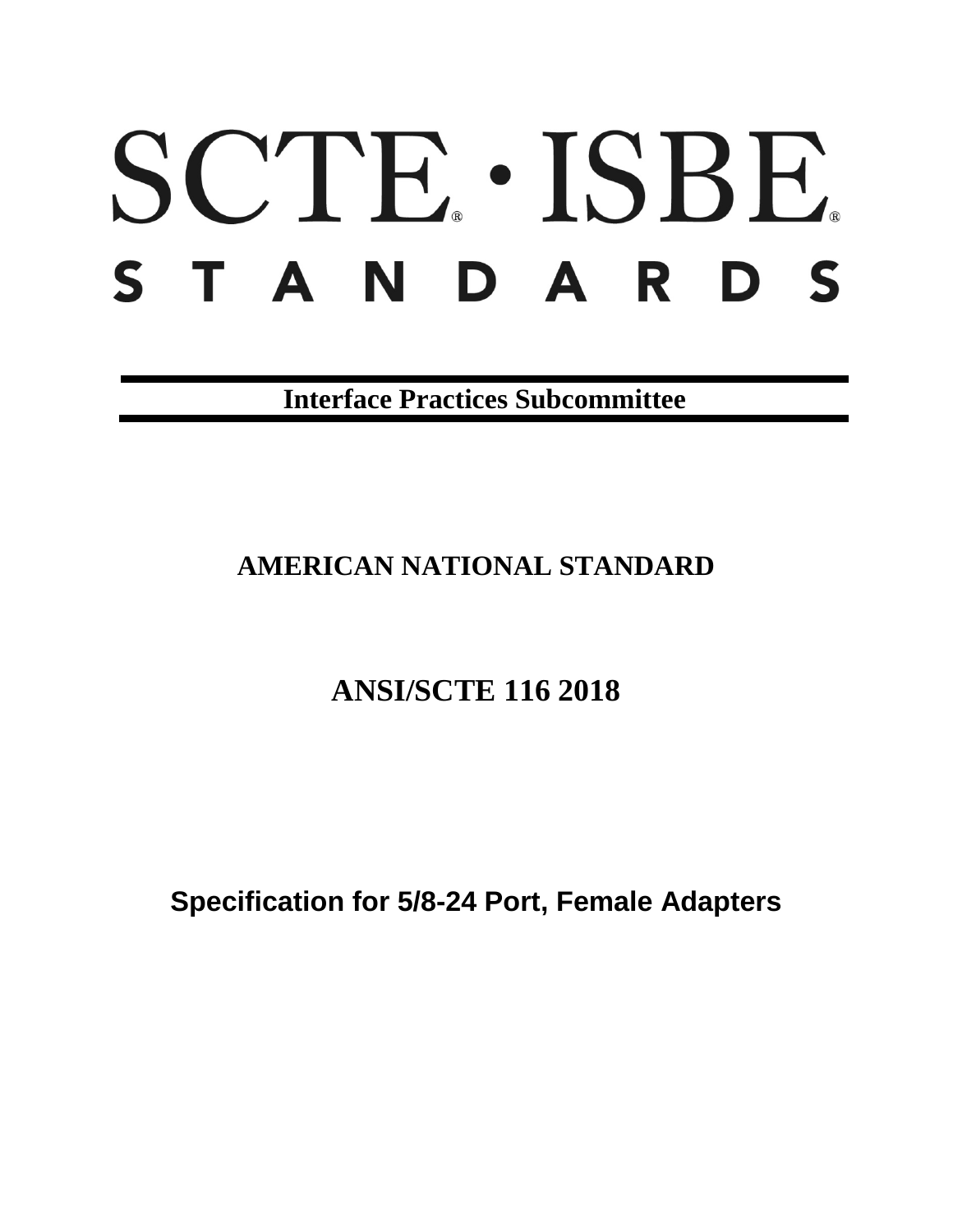# **NOTICE**

<span id="page-1-0"></span>The Society of Cable Telecommunications Engineers (SCTE) / International Society of Broadband Experts (ISBE) Standards and Operational Practices (hereafter called "documents") are intended to serve the public interest by providing specifications, test methods and procedures that promote uniformity of product, interchangeability, best practices and ultimately the long-term reliability of broadband communications facilities. These documents shall not in any way preclude any member or non-member of SCTE•ISBE from manufacturing or selling products not conforming to such documents, nor shall the existence of such standards preclude their voluntary use by those other than SCTE•ISBE members.

SCTE•ISBE assumes no obligations or liability whatsoever to any party who may adopt the documents. Such adopting party assumes all risks associated with adoption of these documents, and accepts full responsibility for any damage and/or claims arising from the adoption of such documents.

Attention is called to the possibility that implementation of this document may require the use of subject matter covered by patent rights. By publication of this document, no position is taken with respect to the existence or validity of any patent rights in connection therewith. SCTE•ISBE shall not be responsible for identifying patents for which a license may be required or for conducting inquiries into the legal validity or scope of those patents that are brought to its attention.

Patent holders who believe that they hold patents which are essential to the implementation of this document have been requested to provide information about those patents and any related licensing terms and conditions. Any such declarations made before or after publication of this document are available on the SCTE•ISBE web site at [http://www.scte.org.](http://www.scte.org/)

All Rights Reserved

© Society of Cable Telecommunications Engineers, Inc. 2018 140 Philips Road Exton, PA 19341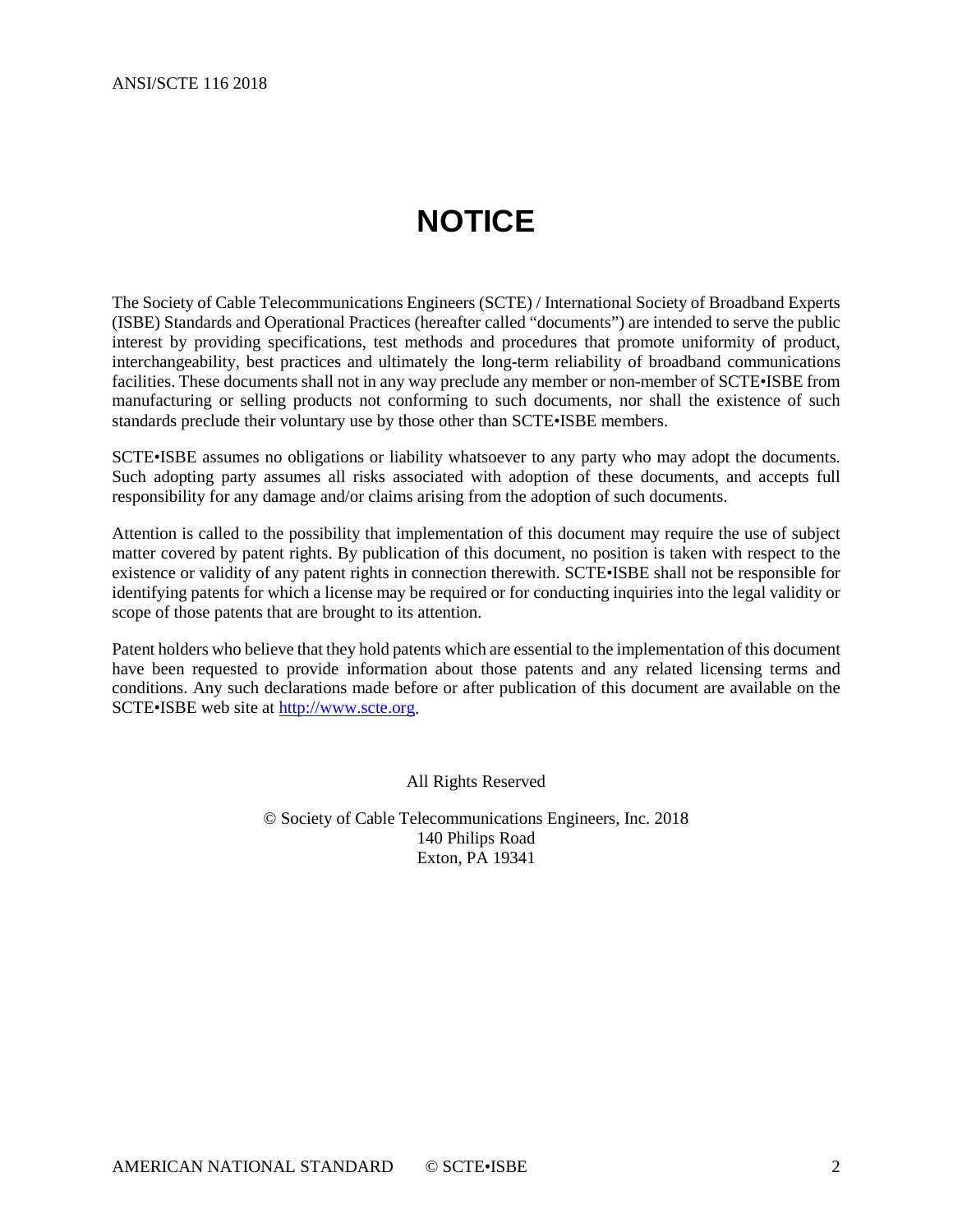<span id="page-2-0"></span>

| Title          |      | Page Number |                |  |  |
|----------------|------|-------------|----------------|--|--|
|                |      | 2           |                |  |  |
|                |      |             | 3              |  |  |
|                |      |             | $\overline{4}$ |  |  |
|                |      |             |                |  |  |
|                | 1.2. |             |                |  |  |
|                | 1.3. |             |                |  |  |
|                |      |             | $\overline{4}$ |  |  |
|                |      |             |                |  |  |
| 2 <sub>1</sub> |      |             | $\overline{4}$ |  |  |
|                | 2.1. |             |                |  |  |
|                |      |             |                |  |  |
|                |      |             |                |  |  |
| 3.             |      |             |                |  |  |
|                |      |             | 5              |  |  |
|                |      |             | 5              |  |  |
|                |      |             | 5              |  |  |
| 4.             |      |             | 5              |  |  |
| 5.             |      |             | 5              |  |  |
| 6.             |      |             | 5              |  |  |
| 7.             |      |             |                |  |  |

# **Table of Contents**

# **List of Figures**

| <b>Title</b>                                                   | <b>Page Number</b> |
|----------------------------------------------------------------|--------------------|
| Figure 1 - Physical Dimensions for 5/8-24 Port, Adapter Female |                    |

# **List of Tables**

[Table 1](#page-6-0) and 1 and 1 and 1 and 1 and 1 and 1 and 1 and 1 and 1 and 1 and 1 and 1 and 1 and 1 and 1 and 1 and 1

**Title Page Number**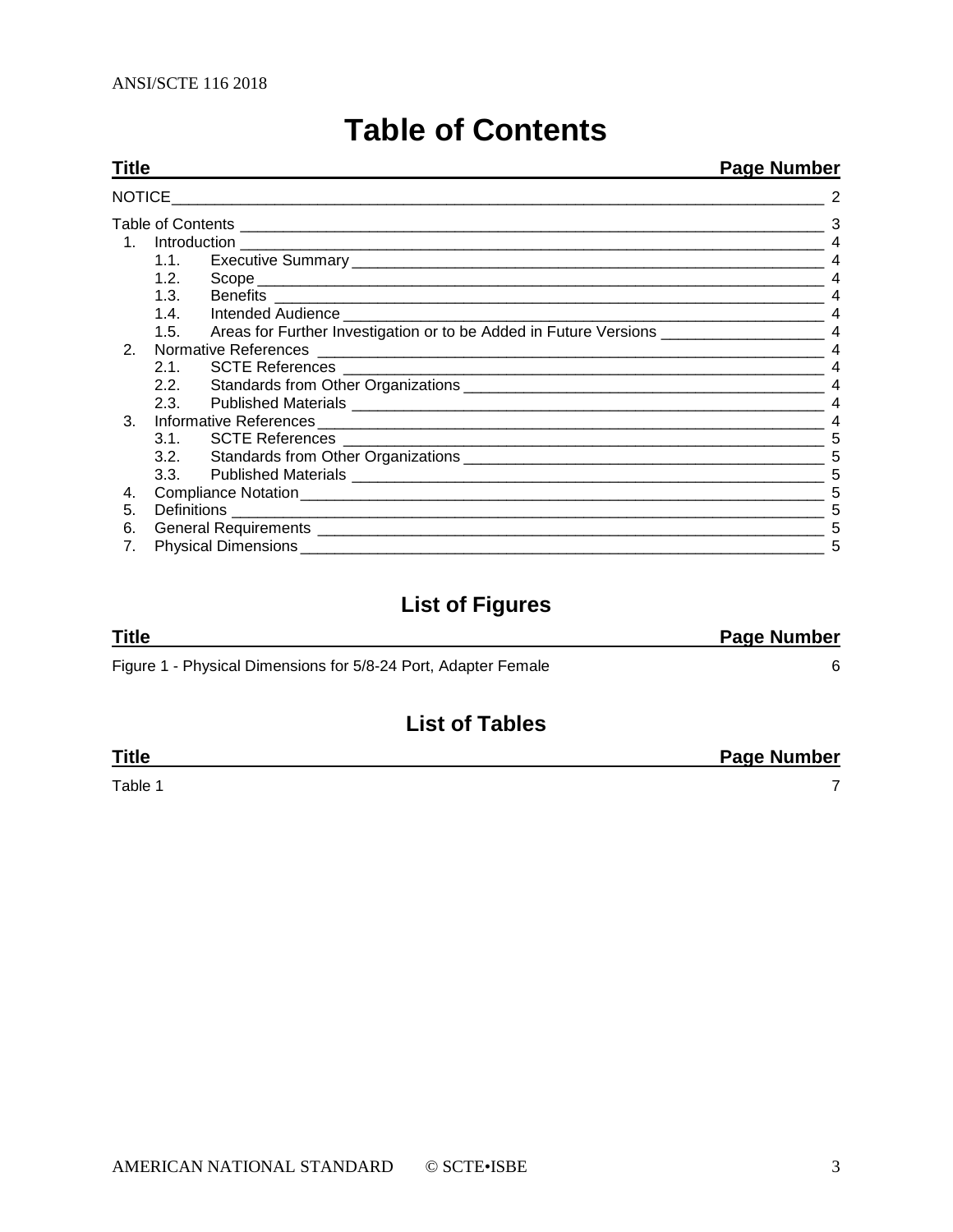#### <span id="page-3-1"></span><span id="page-3-0"></span>**1. Introduction**

#### **1.1. Executive Summary**

<span id="page-3-2"></span>Mechanical Specification that define the Female 5/8-24 Adapter Ports.

#### **1.2. Scope**

The purpose of this specification is to serve as a recommended guideline for the physical dimensions of female 5/8 - 24 port that is used on hard-line adapters for interconnection in the 75 ohm RF broadband communications industry. It is not the purpose of this standard to specify the details of manufacturing.

#### <span id="page-3-3"></span>**1.3. Benefits**

<span id="page-3-4"></span>Specification for uniform compliance.

#### **1.4. Intended Audience**

<span id="page-3-5"></span>Equipment manufacturers.

#### **1.5. Areas for Further Investigation or to be Added in Future Versions**

<span id="page-3-6"></span>None

#### **2. Normative References**

The following documents contain provisions, which, through reference in this text, constitute provisions of this document. At the time of Subcommittee approval, the editions indicated were valid. All documents are subject to revision; and while parties to any agreement based on this document are encouraged to investigate the possibility of applying the most recent editions of the documents listed below, they are reminded that newer editions of those documents might not be compatible with the referenced version.

#### <span id="page-3-7"></span>**2.1. SCTE References**

<span id="page-3-8"></span>• No normative references are applicable.

#### **2.2. Standards from Other Organizations**

<span id="page-3-9"></span>• No normative references are applicable.

#### **2.3. Published Materials**

• No normative references are applicable.

### <span id="page-3-10"></span>**3. Informative References**

The following documents might provide valuable information to the reader but are not required when complying with this document.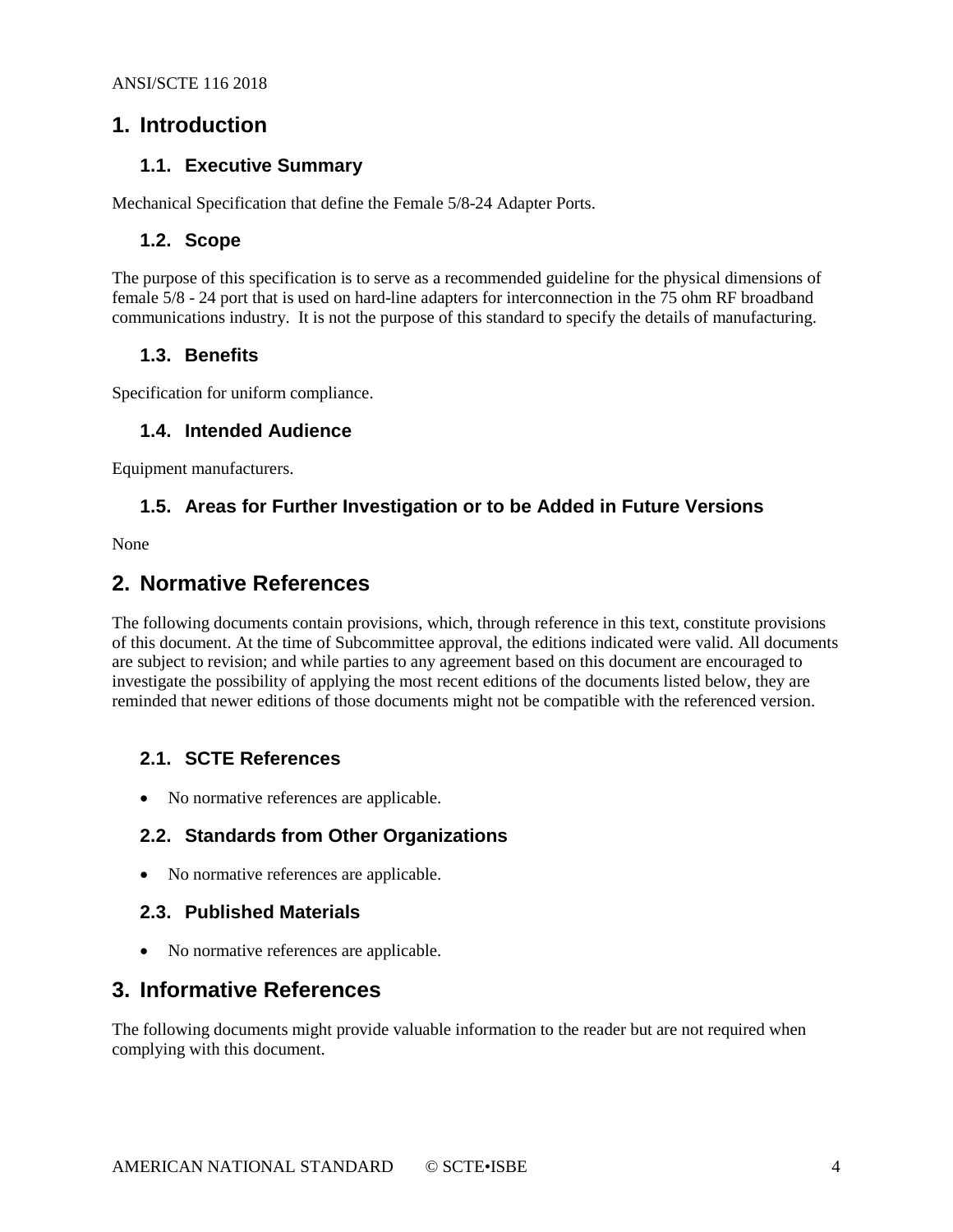#### <span id="page-4-0"></span>**3.1. SCTE References**

<span id="page-4-1"></span>• No informative references are applicable.

#### **3.2. Standards from Other Organizations**

<span id="page-4-2"></span>• No informative references are applicable.

#### **3.3. Published Materials**

• No informative references are applicable.

## <span id="page-4-3"></span>**4. Compliance Notation**

| shall      | This word or the adjective "required" means that the item is an              |  |  |  |  |
|------------|------------------------------------------------------------------------------|--|--|--|--|
|            | absolute requirement of this document.                                       |  |  |  |  |
| shall not  | This phrase means that the item is an absolute prohibition of this           |  |  |  |  |
|            | document.                                                                    |  |  |  |  |
| forbidden  | This word means the value specified shall never be used.                     |  |  |  |  |
|            | This word or the adjective "recommended" means that there may exist          |  |  |  |  |
|            | valid reasons in particular circumstances to ignore this item, but the       |  |  |  |  |
| should     | full implications should be understood and the case carefully weighted       |  |  |  |  |
|            | before choosing a different course.                                          |  |  |  |  |
|            | This phrase means that there may exist valid reasons in particular           |  |  |  |  |
| should not | circumstances when the listed behavior is acceptable or even useful,         |  |  |  |  |
|            | but the full implications should be understood and the case carefully        |  |  |  |  |
|            | weighed before implementing any behavior described with this label.          |  |  |  |  |
|            | This word or the adjective " <i>optional</i> " means that this item is truly |  |  |  |  |
|            | optional. One vendor may choose to include the item because a                |  |  |  |  |
| may        | particular marketplace requires it or because it enhances the product,       |  |  |  |  |
|            | for example; another vendor may omit the same item.                          |  |  |  |  |
|            | Use is permissible for legacy purposes only. Deprecated features may         |  |  |  |  |
| deprecated | be removed from future versions of this document. Implementations            |  |  |  |  |
|            | should avoid use of deprecated features.                                     |  |  |  |  |
|            |                                                                              |  |  |  |  |

## <span id="page-4-4"></span>**5. Definitions**

| Reference Plane | The reference plane on the female 5/8-24 port is the mating surface |  |  |  |
|-----------------|---------------------------------------------------------------------|--|--|--|
|                 | that seats with the male $5/8-24$ port.                             |  |  |  |

## <span id="page-4-5"></span>**6. General Requirements**

Samples of the finished products shall be inspected to ensure that they conform to the physical dimensions specified in this document.

## <span id="page-4-6"></span>**7. Physical Dimensions**

The recommended physical dimensions for 5/8-24 female adapter ports shall be as specified in [Figure 1](#page-5-0)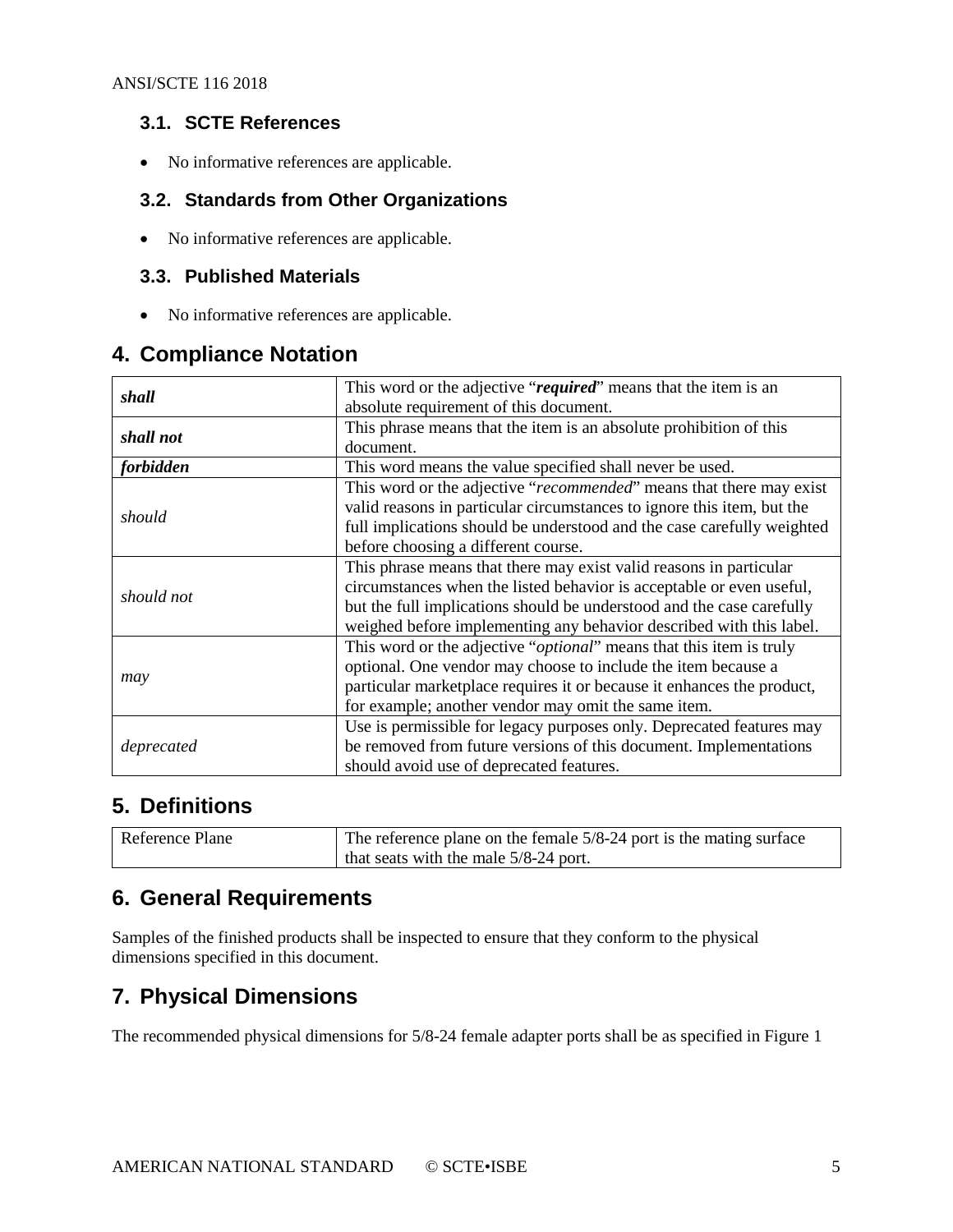#### ANSI/SCTE 116 2018



<span id="page-5-0"></span>**Figure 1 - Physical Dimensions for 5/8-24 Port, Adapter Female**